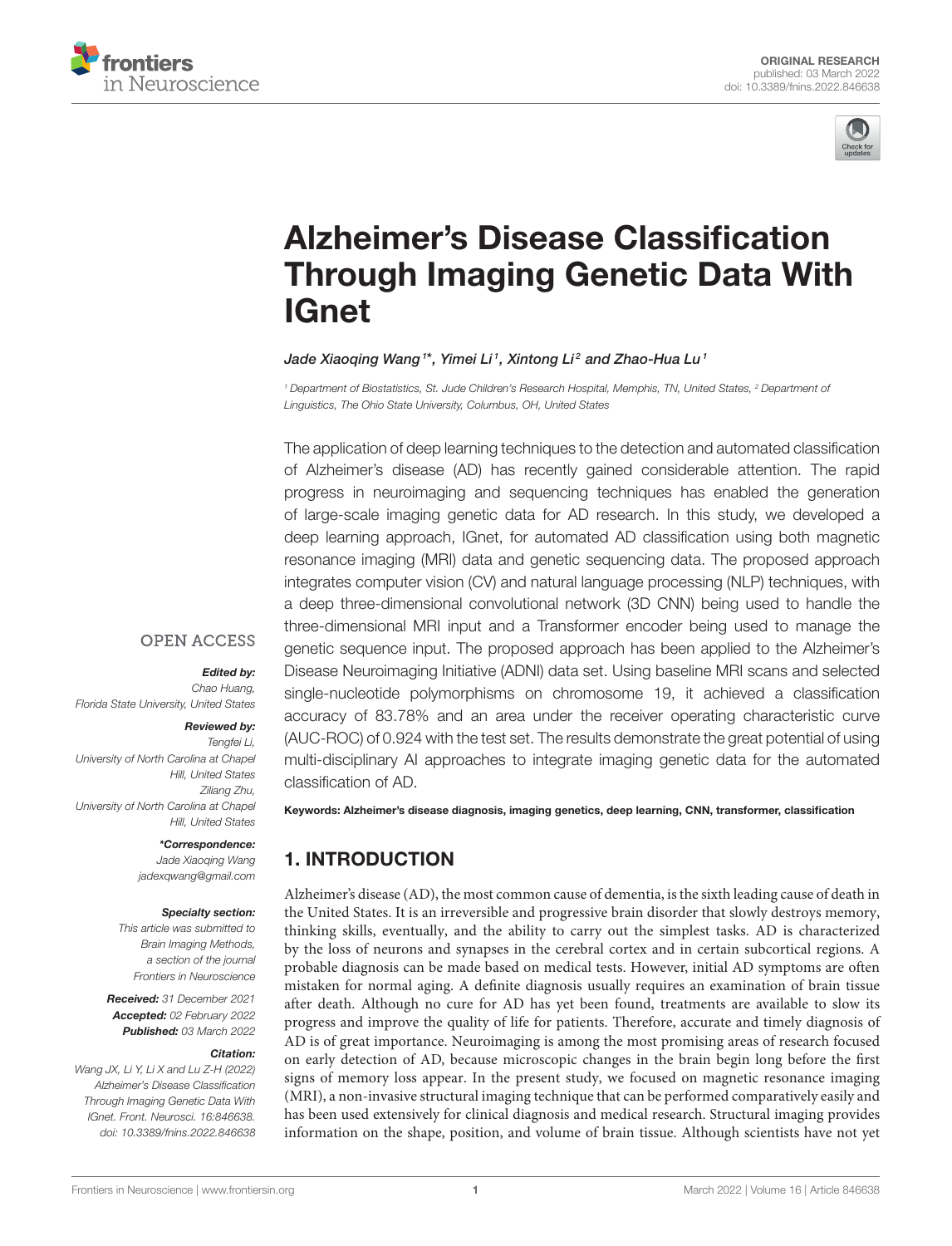reached a consensus, it has been shown that the brains of patients with AD shrink significantly as the disease progresses. Structural imaging research also has shown that shrinkage in specific brain regions, such as the hippocampus, may be an early sign of AD. The search for genetic risk factors for AD has made substantial progress over the years. For example, the  $\epsilon_4$ allele of apolipoprotein E (APOE) has been identified as a strong genetic risk factor for both early-onset and late-onset AD (Farrer et al., [1997\)](#page-6-0). In addition to the well-established effects of APOE, genome-wide association studies (GWASs) have identified more than 30 genomic loci that are associated with increased risk of AD [\(MacArthur et al., 2017\)](#page-7-0). These advances in AD genetics have not only provided important assistance in AD diagnosis but have also encouraged current endeavors in translational research and personalized treatment of AD. Therefore, it is important and beneficial to facilitate AD diagnosis by leveraging both imaging and genetic data.

Our study was motivated by the Alzheimer's Disease Neuroimaging Initiative (ADNI). This began in 2004 and is the first "Big Data" project for AD. Comprehensive biomarkers, including T1 MRI and single-nucleotide polymorphism (SNP) data were collected for normal controls and for patients with AD. We aim to fuse imaging and genetic data by using deep learning techniques to build an automated AD classification system. This is a challenging task because of (a) the multi-modal nature of the data, in which brain MRI scans are three-dimensional (3D) images and genetic data are usually one-dimensional (1D) sequences; (b) the high dimensionality, whereby an MRI scan usually comprises hundreds of thousands of voxels and the genetic data can include millions of variants depending on the sequencing technique; and (c) the limited sample sizes, which are much smaller than the dimensions of the imaging genetic data.

Deep learning methods have been adopted for various biomedical applications, especially for handling complex highdimensional data such as medical images [\(Kamnitsas et al.,](#page-7-1) [2017\)](#page-7-1), electronic health records [\(Lu et al., 2021\)](#page-7-2), and omics data [\(Jumper et al., 2021\)](#page-7-3). Convolutional neural networks (CNNs) have achieved great success with hierarchical feature representation in various challenging natural image recognition tasks, such as object detection [\(Li et al., 2015\)](#page-7-4) and image classification [\(Krizhevsky et al., 2012\)](#page-7-5). Lately, 3D CNNs have also demonstrated outstanding effectiveness in 3D medical image detection [\(Dou et al., 2016\)](#page-6-1) and spatiotemporal feature learning [\(Tran et al., 2015\)](#page-7-6). For 3D brain MRI, a 3D CNN, which uses 3D convolution kernels, has proved to be a more promising and reliable approach that takes full advantage of spatial contextual information in volumetric data for more accurate detection and prediction [\(Ueda et al., 2019\)](#page-7-7). Recurrent neural networks, i.e., long short-term memory neural networks [\(Hochreiter and Schmidhuber, 1997\)](#page-7-8) and gated recurrent neural networks [\(Chung et al., 2014\)](#page-6-2), have been established as effective approaches for sequence modeling. They have also been applied to omics studies, such as the detection of DNA base modifications [\(Liu et al., 2019\)](#page-7-9) and protein–RNA binding prediction [\(Li et al.,](#page-7-10) [2019\)](#page-7-10). Lately, Transformer [\(Vaswani et al., 2017\)](#page-7-11), a model architecture that eschews recurrence and instead relies entirely on an attention mechanism, has been widely adopted in various fields. Transformer was originally proposed as a sequence-tosequence model for machine translation [\(Sutskever et al., 2014\)](#page-7-12). Subsequent work has shown that Transformer-based pre-trained models can achieve state-of-the-art performance in various tasks [\(Qiu et al., 2020\)](#page-7-13). Transformer has also been adopted in omicsrelated tasks such as protein sequence modeling [\(Rives et al.,](#page-7-14) [2021\)](#page-7-14) and DNA sequence modeling [\(Ji et al., 2021\)](#page-7-15).

Recently, there has been a dramatic proliferation of multidisciplinary artificial intelligence (AI) tasks that combine AI techniques in more than one domain, such as tasks that require an inter-section of vision and language [\(Fang et al., 2015;](#page-6-3) Vinyals et al., [2015\)](#page-7-16). One example is visual question answering (VQA) [\(Antol et al., 2015\)](#page-6-4). Given an image and an open-ended, natural language question about the image, the task is to provide an accurate natural language answer. This requires fusing computer vision (CV) techniques (for the input image) and natural language processing (NLP) techniques (for the input question) to generate the output (the answer sentence) jointly. Motivated by the VQA system, we are interested in combining brain MRI and genetic variant information to predict AD diagnosis by using deep neural network models. The brain MRI scans are treated as 3D images, and the genetic variants, i.e., the SNPs, are treated as 1D sequences. Our goal is to make full use of the imaging genetic data to achieve automated AD classification.

In this article, we present an imaging genetic deep neural network system (IGnet) that fuses imaging and genetic inputs to generate a binary AD diagnosis. The proposed method is based on the following components: an imaging channel using a 3D CNN for the 3D imaging input; a genetic channel using a Transformer encoder for the SNP sequence input; and a multi-layer perceptron (MLP) for fusing the two channels and for generating the AD classification label. We have applied the proposed approach to the ADNI data set for automated detection of patients with AD vs. normal controls, using baseline T1 brain MRI and SNPs on chromosome 19. The main contributions of this article are as follows: (a) we present IGnet, which combines CV and NLP deep learning techniques to use 3D brain image data and genetic sequence data jointly to predict AD diagnosis; (b) we show that fusing brain MRI and genetic information together can provide predictions that are more accurate than those obtained with a single data modality; and (c) we show that the proposed method can serve as a baseline for related imaging genetic tasks and that it can be easily generalized.

# 2. MATERIALS AND METHODS

# 2.1. ADNI Data

The development of IGnet was motivated by the imaging genetic data analysis of the ADNI data set. ADNI initially recruited approximately 800 participants (ADNI-1) according to its initial aims and was extended by three follow-up studies, namely, ADNI-GO, ADNI-2, and ADNI-3. Our experiments were carried out on an ADNI-1 data subset with 379 participants who are either AD patients or cognitive normal controls (MCI participants were excluded) and with both baseline 1.5T MRI and genetic information available. We aim to achieve automated AD classification by using baseline T1 MRI and genetic variant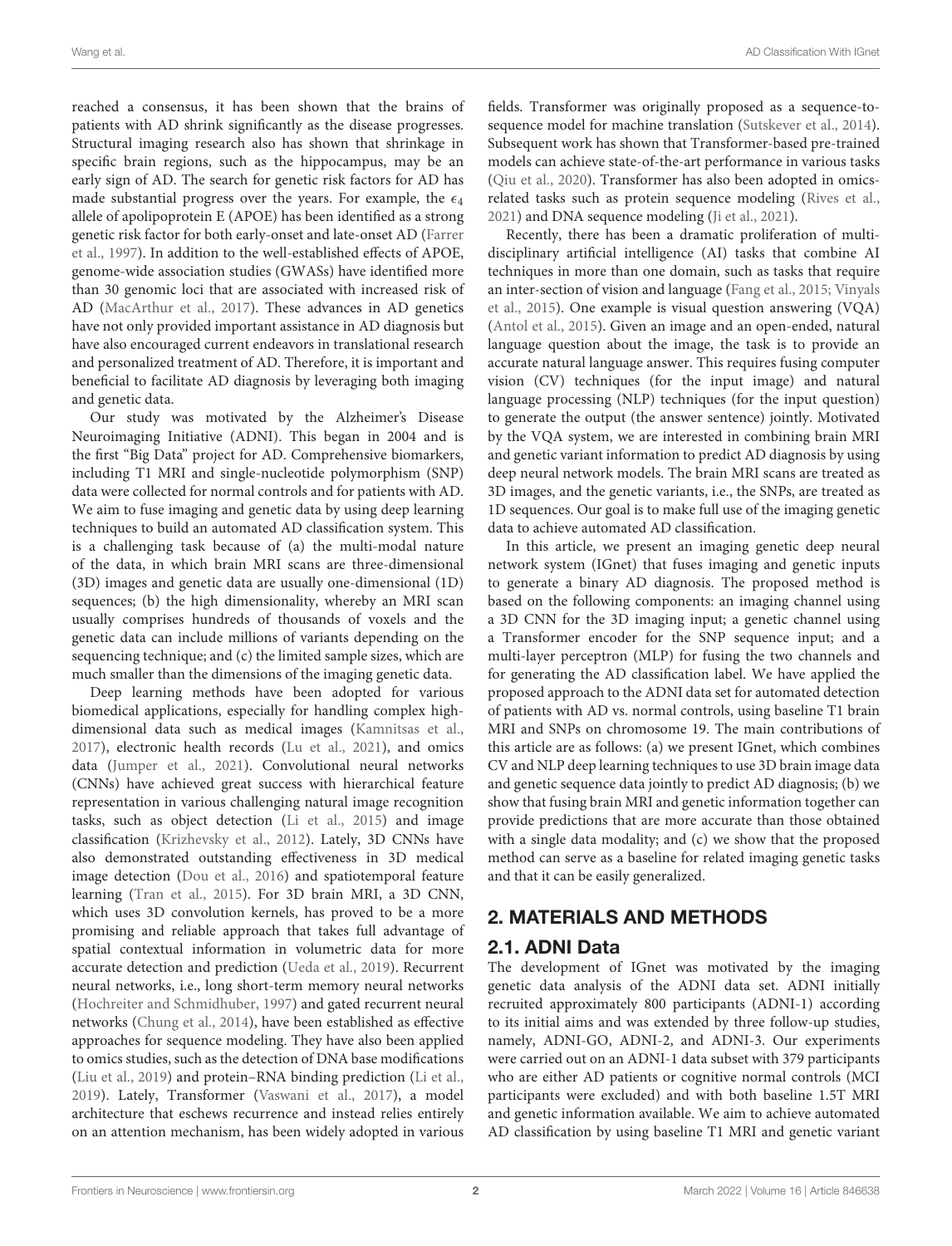

<span id="page-2-0"></span>data from the 379 ADNI-1 participants, comprising 174 patients with AD and 205 normal controls. The MRI data, which were collected across various 1.5-Tesla MRI scanners with protocols individualized for each scanner, included standard T1 weighted images obtained using volumetric 3D sagittal MPRAGE or equivalent protocols with varying resolution. The typical protocol included the following variables: repetition time (TR)  $= 2,400 \text{ ms}$ , inversion time (TI)  $= 1,000 \text{ ms}$ , flip angle  $= 8^\circ$ , and field of view (FOV) = 24 cm, with a 256  $\times$  256  $\times$  170 acquisition matrix in the x-, y-, and z- dimensions, yielding a voxel size of  $1.25 \times 1.26 \times 1.2$  mm [\(Jack et al., 2008;](#page-7-17) [Bühlmann et al., 2013\)](#page-6-5). The MRI data were preprocessed by standard steps, including anterior commissure and posterior commissure correction, skull stripping, cerebellum removal, intensity inhomogeneity correction, and registration, and were finally down-sampled to  $128 \times 128 \times 128$ . For the genetic data, the Human 610-Quad BeadChip (Illumina, Inc., San Diego, CA) was used to genotype the ADNI participants, which resulted in a set of 620,901 SNP and copy number variation (CNV) markers. Because the APOE SNPs, rs429358 and rs7412, are not included on the Human 610-Quad Bead-Chip, they were genotyped separately. These two SNPs together define a three-allele haplotype, namely the  $\epsilon_2$ ,  $\epsilon_3$ , and  $\epsilon_4$  variants, and the ADNI database recorded whether these variants were present in a given individual. The software EIGENSRAIT in the package of EIGENSOFT 3.0 was used to calculate the population stratification coefficients of all subjects.

## 2.2. Method

We have developed IGnet, a two-channel 3D imaging genetic network culminating with a softmax over K possible outputs. In the ADNI,  $K = 2$  for AD diagnosis (normal control or patient with AD). **[Figure 1](#page-2-0)** shows an overview of the proposed approach, which is composed of two channels: an imaging channel with a 3D CNN and a genetic channel with a Transformer encoder. After acquiring the imaging embedding and genetic embedding in each channel separately, the two embeddings are combined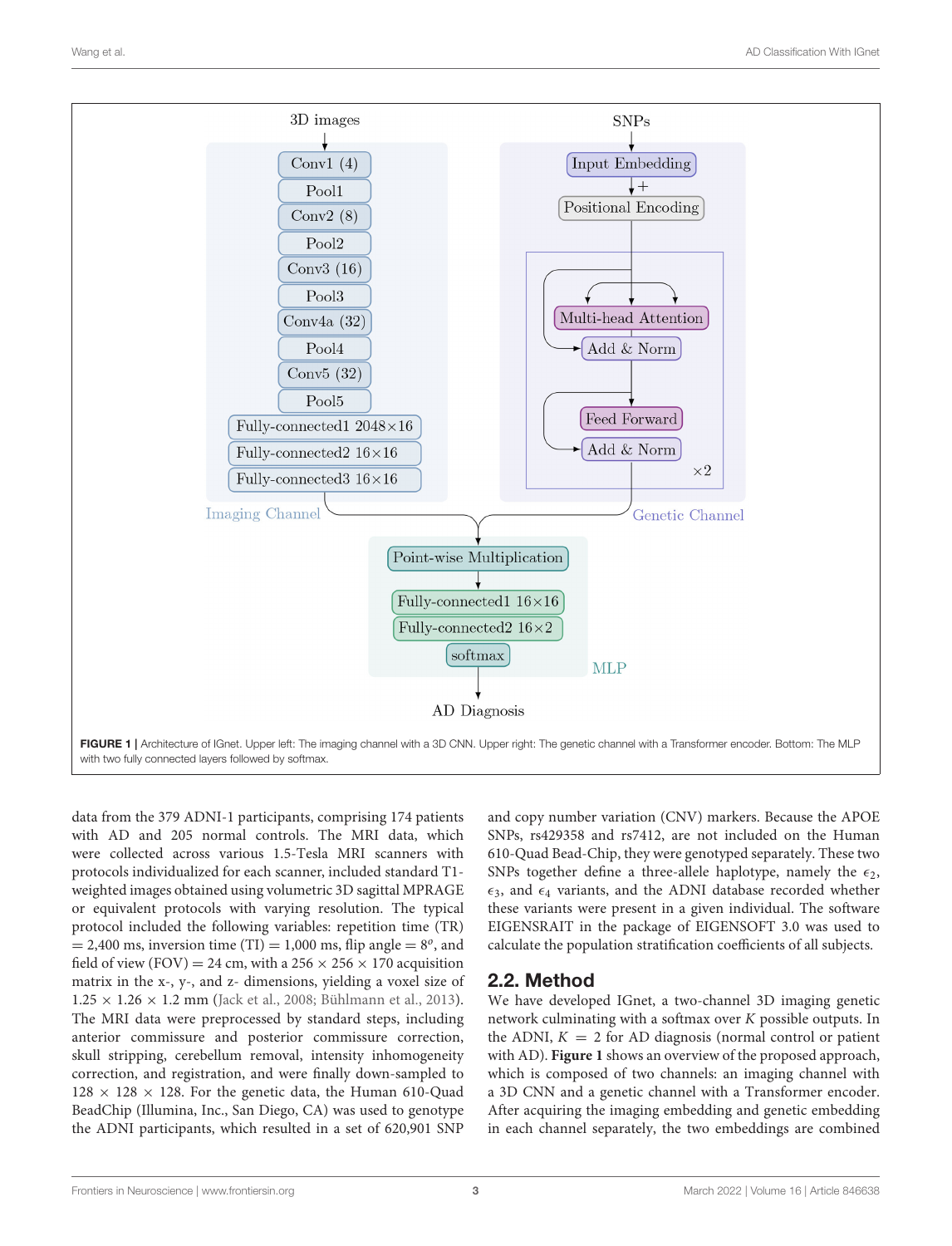and the combined embedding is then passed to an MLP for the final classification. **[Figure 1](#page-2-0)** shows the components of IGnet.

## 2.2.1. Imaging Channel

Typically, a (2D) CNN [\(Goodfellow et al., 2016\)](#page-7-18) alternately stacks convolutional and sub-sampling, e.g., max-pooling, layers. In a convolutional layer, small feature extractors (kernels) sweep over the topology and transform the input into feature maps. In a max-pooling layer, activations within a neighborhood are abstracted to acquire invariance to local translations. After several convolutional and max-pooling layers, feature maps are flattened into a feature vector (imaging embedding). For classification tasks using image data alone, the feature vector is usually passed to fully connected layers, after which a softmax classification layer yields the prediction probability.

Compared to a 2D CNN, a 3D CNN can model 3D images better owing to its 3D convolution and 3D pooling operations [\(Zou et al., 2017\)](#page-7-19). In our proposed IGnet, the network for the imaging channel is a 3D CNN that is set up to take preprocessed 3D brain MRI as input. With limited GPU memory and sample size, we designed the 3D CNN to have five convolution layers and five pooling layers (each convolution layer is immediately followed by a pooling layer). The numbers of filters for the five convolution layers are [4, 8, 16, 32, 32] for layers 1 to 5, respectively, as shown in **[Figure 1](#page-2-0)**. As suggested by [Tran et al.](#page-7-6) [\(2015\)](#page-7-6), [Dou et al. \(2016\)](#page-6-1), all of the 3D convolution filters are  $3 \times 3 \times 3$  with stride  $1 \times 1 \times 1$ . All of the 3D pooling layers are max pooling, with kernel size  $2 \times 2 \times 2$  with stride  $1 \times 1 \times 1$ . The imaging channel concludes with three fully connected layers that yield the final imaging embedding of dimension 16.

### 2.2.2. Genetic Channel

Attention mechanisms have become an integral part of compelling sequence modeling and transduction models in various tasks, enabling the modeling of dependencies without regard to their distance in the input or output sequences [\(Bahdanau et al., 2014;](#page-6-6) [Kim et al., 2017\)](#page-7-20). Transformer is a model architecture that relies entirely on an attention mechanism to draw dependencies between input and output [\(Vaswani et al.,](#page-7-11) [2017\)](#page-7-11). It also allows for significant parallelization and has been shown to be computationally efficient in many tasks, such as translation.

In the proposed method, we use a two-layer Transformer encoder in which each layer consists of multi-head self-attention (with four heads), residual connection, layer normalization, and a fully connected layer. The input genetic sequence is processed to a genetic embedding of dimension 16, which is the same dimension as for the imaging embedding.

## 2.2.3. Multi-Layer Perceptron (MLP)

The image and genetic embeddings are combined to obtain a single embedding via element-wise multiplication. This combined embedding is then passed to an MLP, a fully connected neural network classifier with two hidden layers and 16 hidden units in each layer with ReLU non-linearity, followed by a softmax layer to obtain a distribution over a binary distribution for normal controls or patients with AD.

## 2.3. Implementation

The brain MRI scans from the ADNI were preprocessed to dimensions  $128 \times 128 \times 128$ , where the value at each voxel was an integer indicating a grayscale intensity from 0 to 255. Examples of the preprocessed brain images of 4 randomly picked AD patients and normal controls are shown in **[Figures 2A,B](#page-4-0)** upper panel, respectively. We focused on the 8946 SNPs on chromosome 19. For each SNP, we conducted Fisher's exact test with the binary AD diagnosis. Ninety-eight SNPs with P values < 0.01 were selected and concatenated with APOE  $\epsilon_4$ , where the value for each SNP was  $\{0,1,2\}$ . Because APOE  $\epsilon_4$ was genotyped separately in the ADNI, we used a different set of input embeddings for the number of alleles of APOE  $\epsilon_4$  from all of the other 98 selected SNPs on chromosome 19. The data set was randomly split into training, validation, and testing sets, with 80%, 10%, and 10% samples, respectively. The ratios of the number of AD patients vs. normal controls on the three subsets are around 0.85. We used the categorical crossentropy loss with  $K = 2$  categories. The loss function was optimized by AdamW [\(Loshchilov and Hutter, 2017\)](#page-7-21), where  $\beta_1 = 0.9, \beta_2 = 0.999, \text{ and } \epsilon = 10^{-8}$ . The batch size was 16. The initial learning rate was 0.001. For the hyperparameters, the number of layers of the imaging channel was chosen based on [\(Tran et al., 2015\)](#page-7-6) except that we only kept one of every two consecutive convolution layers. We applied dropout (Srivastava et al., [2014\)](#page-7-22) to the output of each sub-layer. The dropout rate of the imaging channel was set to be 0.2 as suggested by Dou et al. [\(2016\)](#page-6-1). Examples of the feature maps after 5 convolution layers of the 4 AD patients and normal controls are shown in **[Figures 2A,B](#page-4-0)** lower panel. One widely used dropout rate for Transformer encoders is 0.1. However, [Araabi and Monz \(2020\)](#page-6-7) suggests using 0.3 under low-resource conditions. Given the limited sample size of our data set, we choose to use a dropout rate 0.2 between 0.1 and 0.3 for the genetic channel. The other tuning parameters such as the number of nodes in the fully connected layers and the number of filters in the 3D CNN were optimized based on the training and validation sets. For the computation resources, the imaging and the genetic data together take up around 256M for each batch and the model parameter size is 0.58M. Therefore training the IGnet requires less than 300M of memory which should be compatible with commonly used GPUs. We conducted our experiments with a Tesla V100. The training of IGnet took around 45min where the optimization stopped at approximately 13 epochs with patience 3. The changes of the training and validation losses over time are shown in **[Figure 3](#page-4-1)**.

## 3. RESULTS

We evaluated the performance of IGnet on the test set by calculating the accuracy (the number of participants correctly classified as patients with AD or normal controls divided by the total number of participants), the precision (the number of patients correctly classified as having AD divided by the total number of patients classified as having AD), the recall (the number of patients correctly classified as having AD divided by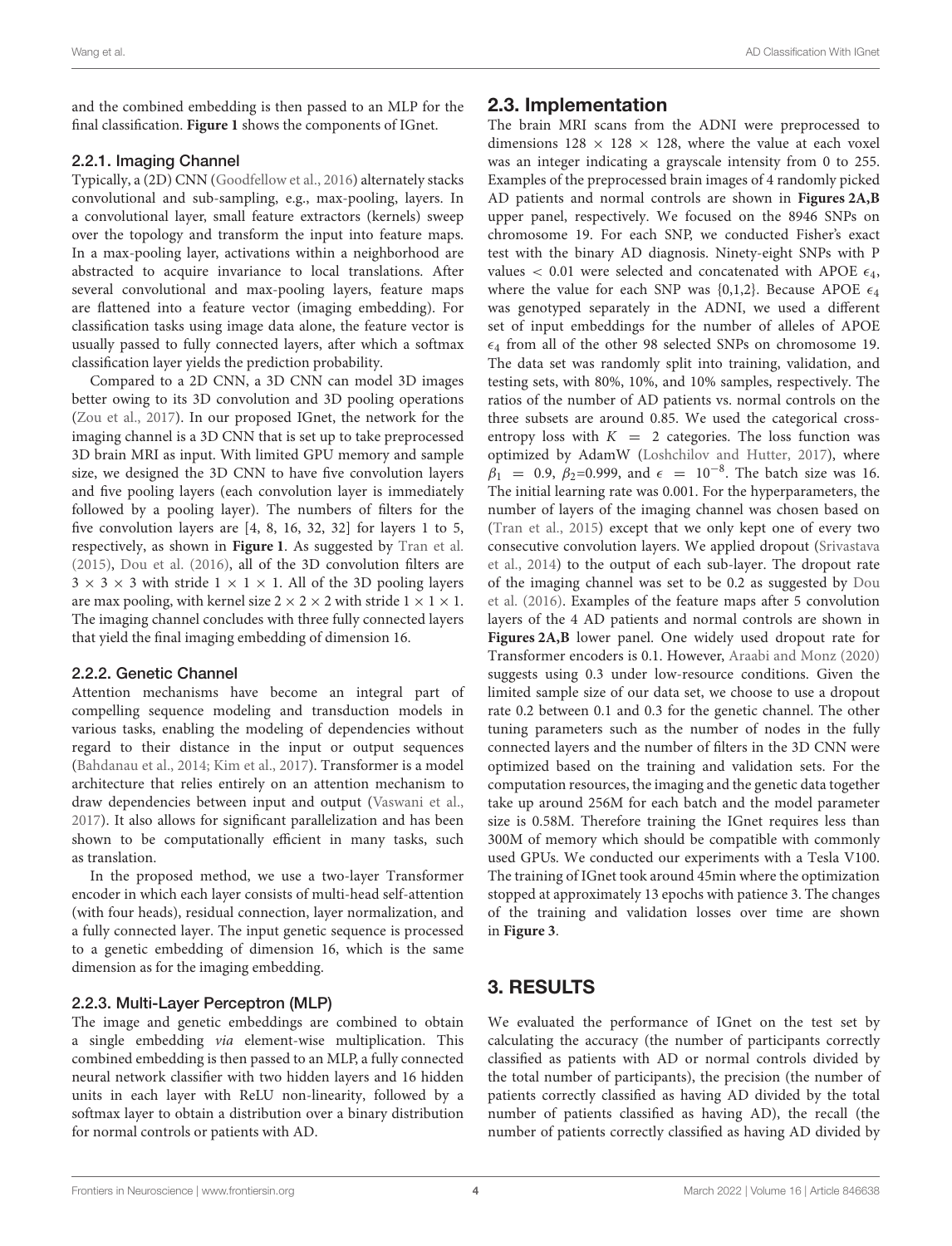

<span id="page-4-0"></span>FIGURE 2 | (A) Upper panel, selected 2D slices of the input 3D brain images of 4 randomly picked AD patients; lower panel, the corresponding feature maps after 5 convolution layers (two selected filters). (B) Upper panel, selected 2D slices of the input 3D brain images of 4 randomly picked normal controls; lower panel, the corresponding feature maps after 5 convolution layers (two selected filters).



<span id="page-4-1"></span>the number of patients that actually had AD), the F1 score (equal to the harmonic mean of precision and recall), the AUC-ROC (the area under the receiver operating characteristic curve), and the AUC-PRC (the area under the precision recall curve). We compared IGnet to two restricted versions that used genetic data alone (IGnet-G) or imaging data alone (IGnet-I). For IGnet-G, only the genetic embedding was passed to the MLP and the image channel was excluded. IGnet-I worked in a similar manner; only the imaging embedding was passed to the MLP and the genetic channel was excluded. All other implementation details for IGnet-G and IGnet-I, such as the hyperparameters, batch size, and dropout rates, were the same as IGnet, as described in section Implementation.

We evaluated the performances of the two important building blocks namely the imaging channel and the genetic channel by comparing IGnet-I and IGnet-G to several popular single modality based prediction methods. IGnet-I is essentially a 3D CNN which has been shown to be effective on handling 3D volumetric medical data. We compared IGnet-I to two conventional methods including support-vector machines (SVMs) and functional principal component analysis (FPCA). For the SVMs, we adopted the pipeline proposed by Varatharajah et al. [\(2019\)](#page-7-23). It first conducts feature selection using joint mutual information (JMI) and then the selected top k features are passed to an SVM classifier. We set  $k = 100$  and considered both linear (SVM-linear) and radial (SVM-radial) kernels where the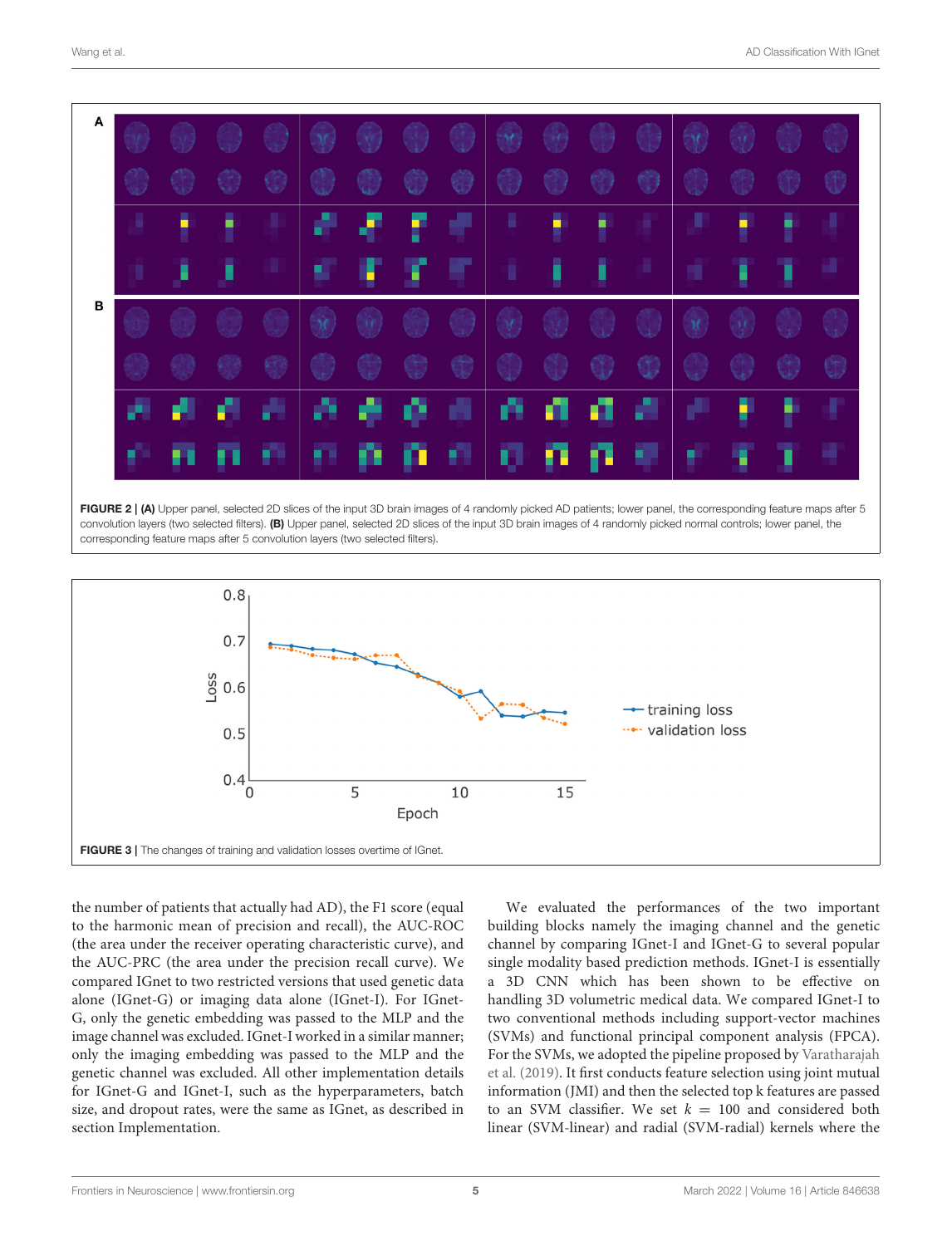<span id="page-5-0"></span>TABLE 1 | Comparison of the performance of IGnet on the ADNI data set. AUCs are not available for the IG-vote, SVM-linear, and SVM-radial methods, therefore, are not presented.

|                             | Accuracy                                               | Precision | Recall | F1 score | <b>AUC-ROC</b>           | <b>AUC-PRC</b> |
|-----------------------------|--------------------------------------------------------|-----------|--------|----------|--------------------------|----------------|
|                             | Methods using both imaging and genetic data:           |           |        |          |                          |                |
| <b>IGnet</b>                | 83.78%                                                 | 87.50%    | 77.78% | 0.824    | 0.924                    | 0.935          |
| IG-avg                      | 81.08%                                                 | 82.35%    | 77.78% | 0.800    | 0.886                    | 0.893          |
| IG-vote                     | 70.27%                                                 | 88.89%    | 44.44% | 0.593    | $\overline{\phantom{0}}$ |                |
| Methods using imaging data: |                                                        |           |        |          |                          |                |
| IGnet-I                     | 67.57%                                                 | 68.75%    | 61.11% | 0.647    | 0.784                    | 0.737          |
| SVM-linear                  | 64.86%                                                 | 50.00%    | 38.46% | 0.435    | -                        |                |
| SVM-radial                  | 62.16%                                                 | 46.67%    | 53.85% | 0.500    | $\overline{\phantom{0}}$ |                |
| <b>FPCA</b>                 | 62.16%                                                 | 52.94%    | 60.00% | 0.563    | 0.676                    | 0.655          |
| Methods using genetic data: |                                                        |           |        |          |                          |                |
| IGnet-G                     | 78.38%                                                 | 77.78%    | 77.78% | 0.778    | 0.822                    | 0.845          |
| <b>RNN</b>                  | 72.97%                                                 | 76.92%    | 55.56% | 0.645    | 0.839                    | 0.850          |
| Reg-ridge                   | 70.27%                                                 | 62.50%    | 66.67% | 0.645    | 0.748                    | 0.640          |
| Reg-lasso                   | 67.57%                                                 | 52.63%    | 76.92% | 0.625    | 0.744                    | 0.609          |
|                             | Methods using genetic data without APOE $\epsilon_4$ : |           |        |          |                          |                |
| IGnet-G                     | 67.57%                                                 | 71.43%    | 55.56% | 0.625    | 0.827                    | 0.823          |
| <b>RNN</b>                  | 70.27%                                                 | 57.14%    | 61.54% | 0.593    | 0.837                    | 0.749          |
| Reg-ridge                   | 62.16%                                                 | 52.94%    | 60.00% | 0.563    | 0.733                    | 0.634          |
| Reg-lasso                   | 64.86%                                                 | 50.00%    | 84.62% | 0.629    | 0.750                    | 0.668          |

hyperparameters were chosen based on 10-fold cross validation. For the FPCA based method, we considered the idea proposed by [Wang et al. \(2021\)](#page-7-24). We first used FPCA for feature extraction and then applied logistic Lasso regression to the top 10 PCs to build the prediction model. IGnet-G is essentially a Transformer encoder that has shown to be effective on many task especially on sequential data. We compared IGnet-G to several popular methods including recurrent neural network (RNN, [Liu et al.,](#page-7-25) [2016\)](#page-7-25), ridge regression (Reg-ridge), and Lasso regression (Reglasso). More specifically, the RNN that we used was a single layer gated recurrent unit network (GRU, [Cho et al., 2014\)](#page-6-8) where the hidden size was set to be the same as IGnet-G. The tuning parameters in the ridge regression and Lasso regression models are selected based on 10-fold cross validation. In order to have a better understanding of how much the APOE  $\epsilon_4$  and other SNPs in chromosome 19 contribute to the AD classification, we evaluated the performance of the aforementioned 4 methods without including APOE  $\epsilon_4$ . We also evaluate the performance of the MLP by comparing to two simple ensembling of IGnet-G and IGent-I methods, one by simply averaging the prediction probabilities of IGnet-G and IGnet-I (IG-avg), another by majority vote (IG-vote) where participants are classified as AD patient only if they are classified as AD by both IGnet-G and IGnet-I.

**[Table 1](#page-5-0)** presents the results of applying all the aforementioned methods to the ADNI data set. For the methods using both imaging and genetic data, IGnet yields the highest AD detection accuracy of 83.78%, indicating the superiority of the proposed two channel-approach on AD classification. For the methods using imaging data only, as expected, IGnet-I achieves the highest accuracy of 67.57% that coincides with the literature suggesting 3D CNN being more suitable for 3D volumetric data. For the methods using genetic data, IGnet-G gives the highest accuracy of 78.38% followed by RNN with 64.86%. When excluding the APOE  $\epsilon_4$ , the accuracy of all the four methods were dropped. IGnet-G and RNN performed comparatively well where the RNN is slightly better than IGnet-G. The ROC and PRC curves for IGnet, IGnet-G, and IGnet-I are shown in **[Figure 4](#page-6-9)**. Both **[Figure 4](#page-6-9)** and the AUC-ROC and AUC-PRC values in **[Table 1](#page-5-0)** show that IGnet outperforms IGnet-G and IGnet-I, further indicating that integrating imaging and genetic data can boost the accuracy of AD classification.

## 4. DISCUSSION

We have developed a deep learning approach, IGnet, that combines CV and NLP techniques. It enables 3D image and 1D sequence inputs to be combined for automated classification. The method was applied to the ADNI data set, with both imaging and genetic data being used to classify patients with AD vs. normal controls. The accuracy of IGnet is superior to that obtained with a single input modality, highlighting the superiority of integrating imaging and genetic information for AD classification.

The proposed method has many potential extensions. Besides 3D CNN, 3D residual networks (ResNet, [He et al., 2016\)](#page-7-26) have also performed strongly in image-related tasks such as video action recognition [\(Feichtenhofer and P., 2016\)](#page-6-10) and brain segmentation [\(Chen et al., 2018\)](#page-6-11). It is worth investigating whether 3D ResNet can further improve the classification performance. The proposed method was applied to the preprocessed genotyping data of the ADNI database, in which each SNP was coded with {0,1,2}. Lately, Transformer has proved to be effective at handling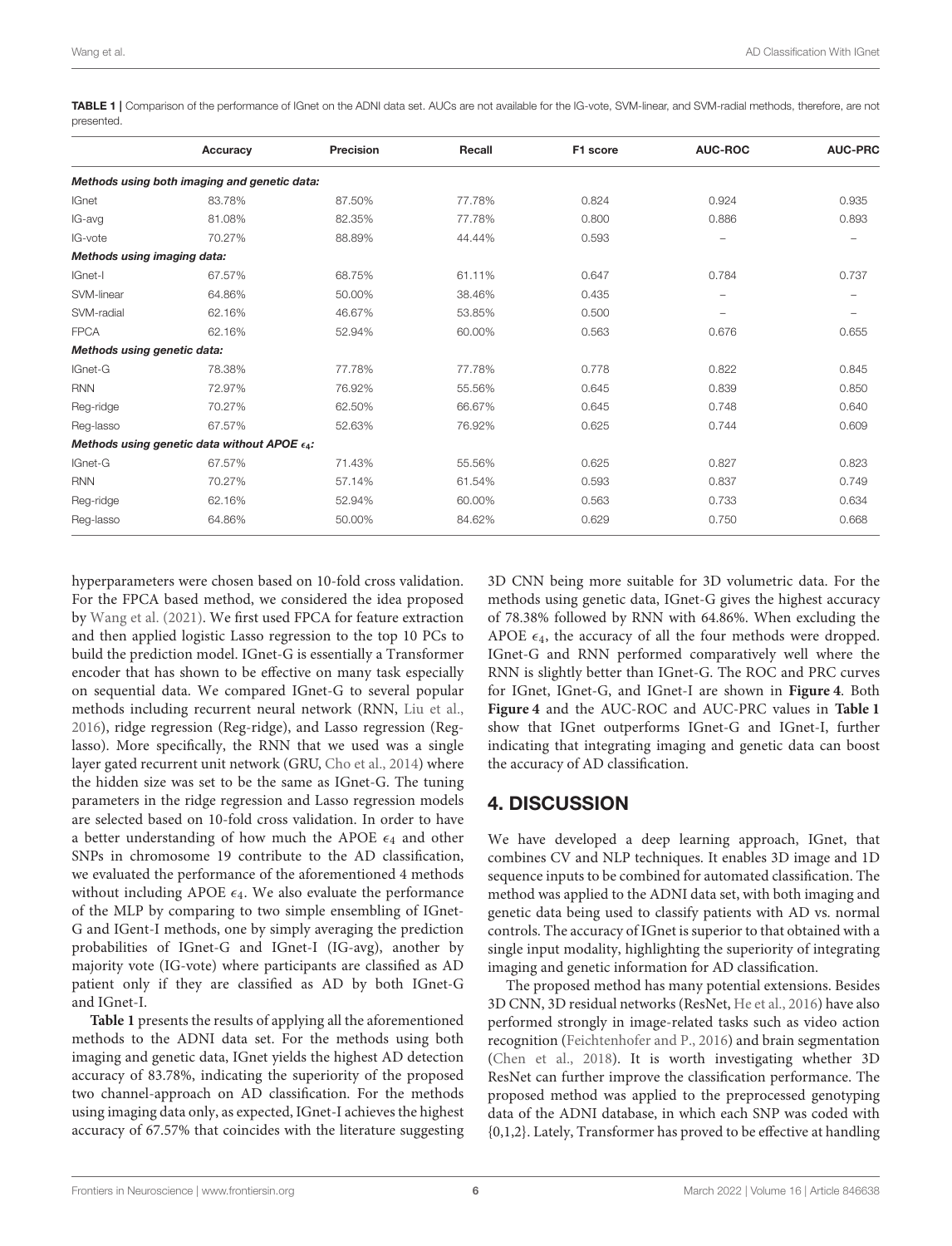

<span id="page-6-9"></span>raw sequencing data, such as DNA sequences coded with ATCG [\(Ji et al., 2021\)](#page-7-15). However, distinct from other sequences such as natural language, DNA sequences are long and shallow. The sequence length can easily exceed tens of thousands, whereas the bag of words always contains only four distinct elements {A,T,C,G}. This could potentially be one of the reasons why the IGnet-G performs inferior to RNN when excluding APOE  $\epsilon_4$  on our ADNI data set. Therefore, techniques such as sparse attention [\(Zaheer et al., 2020\)](#page-7-27) that alleviate the memory and computational cost and K-mer representation of sequences [\(Nahum et al., 2021\)](#page-7-28) should be considered. It would be useful to investigate whether using the ATCG data with a properly designed Transformer encoder can boost the classification accuracy for AD. IGnet was trained from scratch using around 300 samples. The model capacity, such as the hidden sizes, was chosen to be smaller than that of widely applied CNNs and transformers. As with other tasks with limited training data, pre-training on a similar dataset might improve the performance and is, therefore, also worth further investigating.

## **REFERENCES**

- <span id="page-6-4"></span>Antol, S., Agrawal, A., Lu, J., Mitchell, M., Batra, D., Zitnick, C. L., and Parikh, D. (2015). "VQA: visual question answering," in Proceedings of the 2015 IEEE International Conference on Computer Vision (Santiago), 2425–2433.
- <span id="page-6-7"></span>Araabi, A., and Monz, C. (2020). Optimizing transformer for low-resource neural machine translation. arXiv preprint arXiv:2011.02266.
- <span id="page-6-6"></span>Bahdanau, D., Cho, K., and Bengio, Y. (2014). Neural machine translation by jointly learning to align and translate. arXiv preprint arXiv:1409.0473.
- <span id="page-6-5"></span>Bühlmann, P., Rütimann, P., van de Geer, S., and Zhang, C.-H. (2013). Correlated variables in regression: clustering and sparse estimation. J. Stat. Plan. Inference 143, 1835–1858. doi: [10.1016/j.jspi.2013.05.019](https://doi.org/10.1016/j.jspi.2013.05.019)
- <span id="page-6-11"></span>Chen, H., Dou, Q., Yu, L., Qin, J., and Heng, P.-A. (2018). VoxResNet: deep voxelwise residual networks for brain segmentation from 3D MR images. NeuroImage [170, 446–455. doi: 10.1016/j.neuroimage.2017.](https://doi.org/10.1016/j.neuroimage.2017.04.041) 04.041
- <span id="page-6-8"></span>Cho, K., Van Merriënboer, B., Bahdanau, D., and Bengio, Y. (2014). On the properties of neural machine translation: Encoder-decoder approaches. arXiv preprint arXiv:1409.1259.

## DATA AVAILABILITY STATEMENT

Publicly available datasets were analyzed in this study. This data can be found at: [http://adni.loni.usc.edu/.](http://adni.loni.usc.edu/)

## AUTHOR CONTRIBUTIONS

JW and XL performed data analysis. All authors contributed to the conception and design of the study and participated in drafting and editing the manuscript.

## FUNDING

This research work of YL, Z-HL, and JW was in part supported by the Department of Biostatistics at St. Jude Children's Research Hospital (SJCRH) and the American Lebanese Syrian Associated Charities (ALSAC). JW's research was also partly supported by the Academic Office Program at SJCRH.

- <span id="page-6-2"></span>Chung, J., Gulcehre, C., Cho, K., and Bengio, Y. (2014). Empirical evaluation of gated recurrent neural networks on sequence modeling. arXiv preprint arXiv:1412.3555.
- <span id="page-6-1"></span>Dou, Q., Chen, H., Yu, L., Zhao, L., Qin, J., Wang, D., et al. (2016). Automatic detection of cerebral microbleeds from MR images via 3D convolutional neural networks. IEEE Trans. Med. Imag. 35, 1182–1195. doi: [10.1109/TMI.2016.2528129](https://doi.org/10.1109/TMI.2016.2528129)
- <span id="page-6-3"></span>Fang, H., Gupta, S., Iandola, F., Srivastava, R. K., Deng, L., Dollár, P., et al. (2015). "From captions to visual concepts and back," in Proceedings of the 2015 IEEE Conference on Computer Vision and Pattern Recognition (Boston, MA), 1473–1482.
- <span id="page-6-0"></span>Farrer, L. A., Cupples, L. A., Haines, J. L., Hyman, B., Kukull, W. A., Mayeux, R., et al. (1997). Effects of age, sex, and ethnicity on the association between apolipoprotein E genotype and Alzheimer's disease: a meta-analysis. JAMA 278, 1349–1356.
- <span id="page-6-10"></span>Feichtenhofer, C., P. A. and P., W. R. (2016). "Spatiotemporal residual networks for video action recognition," in Proceedings of Advances in Neural Information Processing Systems 29 (NIPS 2016) (Barcelona), 3468–3476.